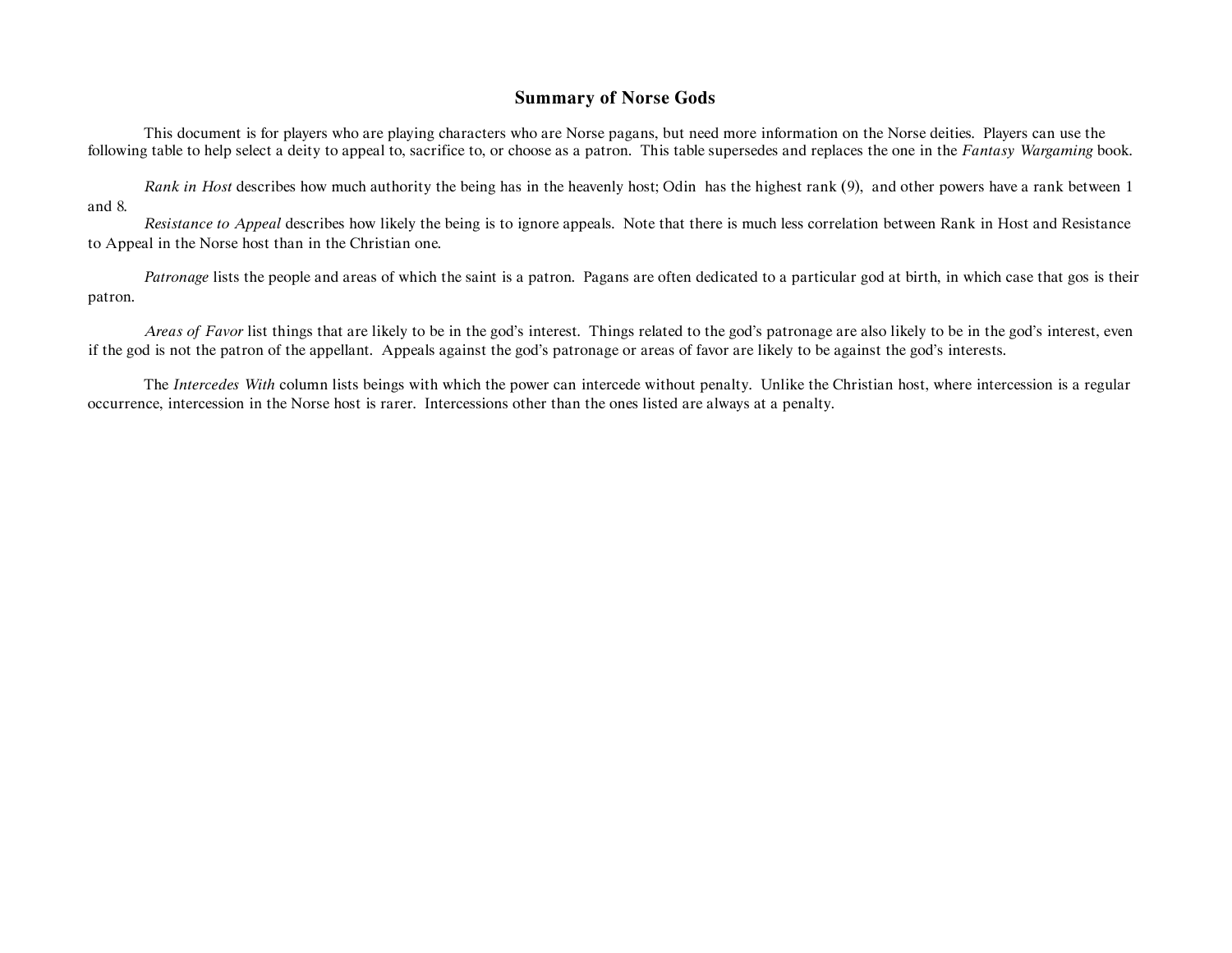| <b>Name</b> | <b>Resistance</b><br>to Appeal | <b>Patronage</b>                                                                                 | <b>Areas of Favor</b>                                                                                 | <b>Intercedes With</b>                                                                                                                           | <b>Notes</b>                                                                                                                                            |
|-------------|--------------------------------|--------------------------------------------------------------------------------------------------|-------------------------------------------------------------------------------------------------------|--------------------------------------------------------------------------------------------------------------------------------------------------|---------------------------------------------------------------------------------------------------------------------------------------------------------|
| Odin        |                                | Runic sorcerers, kings, berserkirs,<br>professional warriors, duelists, mystics oaths            | Wisdom, magic, battle and war, poetry, Hoenir (brother)                                               | Loki (blood-brother)<br>Frigg (wife)<br>Baldur, Bragi, Heimdall, Hermod,<br>Hodur, Thor, Tyr, Vali, Vidar (sons)                                 | Rank in Host = $9$                                                                                                                                      |
|             |                                |                                                                                                  | <b>Odin's Wife and Favorite Sons</b><br>(Rank in Host = $8$ )                                         |                                                                                                                                                  |                                                                                                                                                         |
| Baldur      | $\,8\,$                        |                                                                                                  | Light, peace, happiness, protection in<br>battle                                                      | Odin & Frigg (parents)<br>Hodur (brother)<br>Nanna (wife)<br>Forseti (son)                                                                       |                                                                                                                                                         |
| Frigg       | 8                              | Wives, mothers                                                                                   | Childbirth, marriage, motherhood,<br>fertility                                                        | Odin (husband)<br>Baldur & Hodur (sons)<br>Thor (stepson)<br>Fulla (servant and sister)<br>Eira, Gefjon, Gna, Hlin, Lofyn, Snotra,               |                                                                                                                                                         |
| Thor        | 4                              | Common soldiers, common men and<br>thralls                                                       | Combat, thunder and lightning,<br>strength, defeating giants                                          | Syn, Vara, Vor, Vjofyn (servants)<br>Odin (father)<br>Frigg (stepmother)<br>Sif (Wife)<br>Magni & Modi (sons)<br>Ullr (stepson)<br>Loki (friend) | Thor is a benevolent god,<br>and never invoked for the<br>destructive effects of<br>lightning, though he may<br>be invoked for protection<br>from them. |
| Tyr         | $\,8\,$                        |                                                                                                  | Justice, law, battle and single combat,<br>courage, swords                                            | Odin (father)                                                                                                                                    |                                                                                                                                                         |
|             |                                |                                                                                                  | <b>The Vanir</b><br>$(Rank in Host = 7)$                                                              |                                                                                                                                                  |                                                                                                                                                         |
| Frey        | 6                              | Captives, horses and horsemen; king of Fertility, sunshine, rain, prosperity,<br>the light elves | burial mounds                                                                                         | Njord (father)<br>Freya (sister)<br>Gerd (wife)                                                                                                  |                                                                                                                                                         |
| Freya       | 6                              | Cats and birds (particularly swallows,                                                           | Magic, particularly divination; beauty,<br>love, and sex; fertility; death and war                    | Skirnir (servant)<br>Njord (father)<br>Frey (brother)                                                                                            |                                                                                                                                                         |
| Njord       | 6                              | cuckoos, and falcons)<br>Fertile coastlines, fishermen                                           | Wind, shallow seas, sailing, summer,<br>fishing, agriculture, protection from<br>the sea or from fire | Skadi (estranged wife)<br>Frey (son)<br>Freya (daughter)                                                                                         |                                                                                                                                                         |
|             |                                |                                                                                                  | <b>Major Gods</b><br>(Rank in Host = $6$ )                                                            |                                                                                                                                                  |                                                                                                                                                         |
| Bragi       | 6                              |                                                                                                  | Poetry, eloquence, song, oaths                                                                        | Odin (Father)<br>Frigg (stepmother)<br>Idun (wife)                                                                                               |                                                                                                                                                         |
| Heimdall    | $\overline{7}$                 |                                                                                                  | Vigilance, sight and hearing                                                                          | Odin (Father)                                                                                                                                    |                                                                                                                                                         |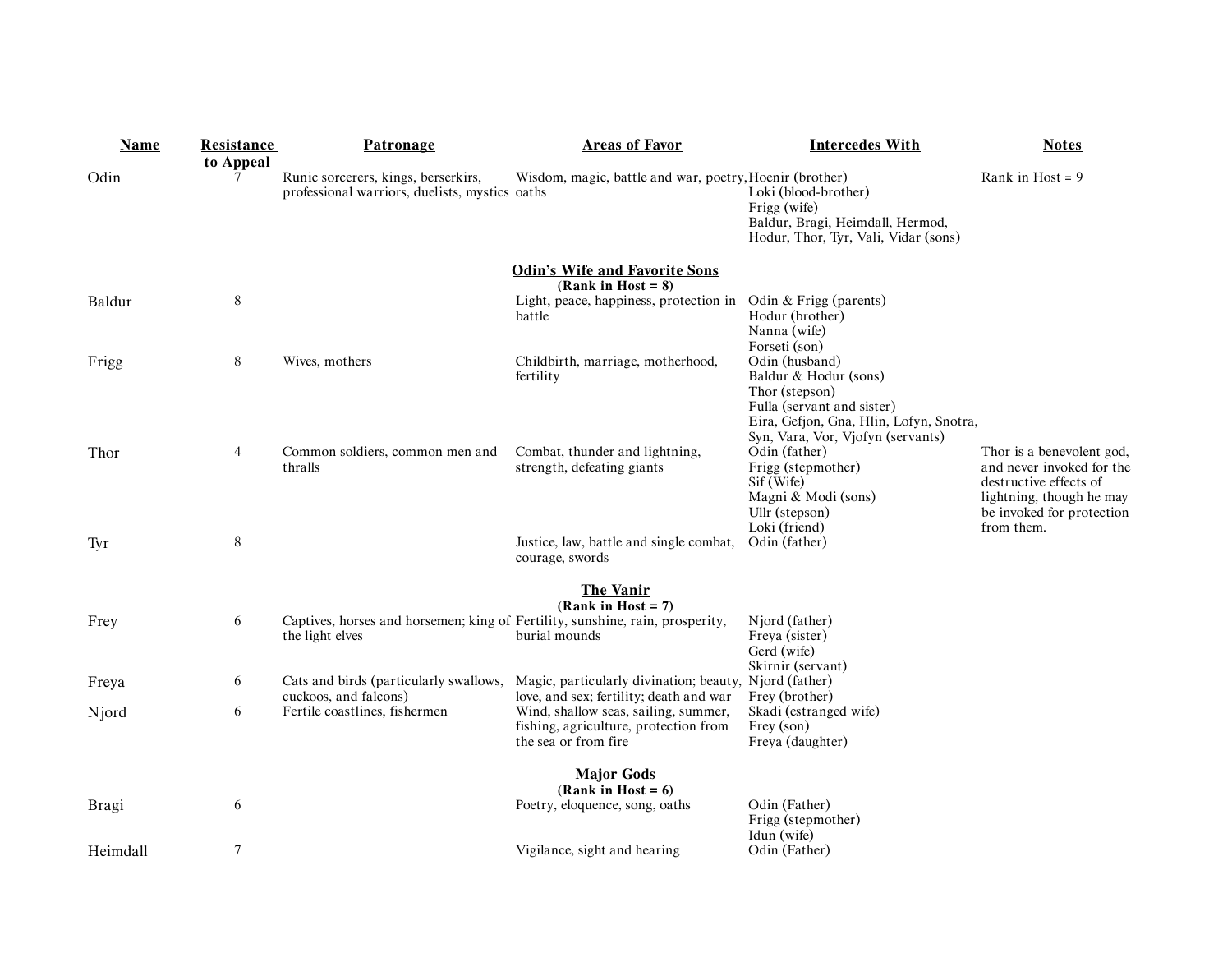| <b>Name</b> | Resistance       | Patronage                                                      | <b>Areas of Favor</b>                                                                                                                     | <b>Intercedes With</b>                                                                                            | <b>Notes</b>                                                                                                                                                                      |
|-------------|------------------|----------------------------------------------------------------|-------------------------------------------------------------------------------------------------------------------------------------------|-------------------------------------------------------------------------------------------------------------------|-----------------------------------------------------------------------------------------------------------------------------------------------------------------------------------|
|             | to Appeal        |                                                                |                                                                                                                                           |                                                                                                                   |                                                                                                                                                                                   |
| Hel<br>Loki | 10<br>10         | The ordinary dead                                              | Death and the underworld<br>Magic, particularly shapeshifting<br>(except into birds); guile, cleverness,<br>and trickery; deception; fire | Loki (Father)<br>Odin (blood-brother)<br>Sigyn (wife)<br>Narfi (son)<br>Hel (daughter)<br>Hoenir & Thor (friends) | Though not a benevolent or<br>trustworthy figure, when<br>Loki does agree to<br>intervene for a mortal, he<br>can be much more<br>dedicated to the task than<br>even Odin or Thor |
|             |                  |                                                                | Gods                                                                                                                                      |                                                                                                                   |                                                                                                                                                                                   |
|             |                  |                                                                | (Rank in Host = $5$ )                                                                                                                     |                                                                                                                   |                                                                                                                                                                                   |
| Aegir       | 5                |                                                                | The ocean, particularly its power                                                                                                         | Ran (wife)                                                                                                        |                                                                                                                                                                                   |
| Hodur       | 9                |                                                                | Blindness, darkness, killing and murderOdin & Frigg (parents)                                                                             | Baldur (brother)                                                                                                  |                                                                                                                                                                                   |
| Hoenir      | 7                |                                                                |                                                                                                                                           | anyone                                                                                                            |                                                                                                                                                                                   |
| Idun        | 9                |                                                                | Life, fertility, immortality                                                                                                              | Bragi (wife)                                                                                                      |                                                                                                                                                                                   |
| Ran         | 5                | Drowned men                                                    | The dangerous sea, drowning, gold,                                                                                                        | Aegir (husband)                                                                                                   |                                                                                                                                                                                   |
|             |                  |                                                                | greed                                                                                                                                     |                                                                                                                   |                                                                                                                                                                                   |
| Ullr        | 5                | Those engaging in duels or desperate<br>battles; the Wild Hunt | Winter, hunting, archery, shields                                                                                                         | Sif (mother)<br>Thor (stepfather)                                                                                 | Less widely worshipped                                                                                                                                                            |
|             |                  |                                                                | <b>Odin's Minor Sons and the Wives of Gods</b>                                                                                            |                                                                                                                   |                                                                                                                                                                                   |
|             |                  |                                                                | (Rank in Host = 4)                                                                                                                        |                                                                                                                   |                                                                                                                                                                                   |
| Gerd        | $\sqrt{5}$       |                                                                | Beauty, love, and courtship; the<br>northern lights                                                                                       | Frey (husband)                                                                                                    |                                                                                                                                                                                   |
| Hermod      | 6                | Messengers, Horses and Horsemen                                | Speed                                                                                                                                     | Odin (father)                                                                                                     |                                                                                                                                                                                   |
|             |                  |                                                                |                                                                                                                                           | Hel (only regarding souls of the dead)                                                                            |                                                                                                                                                                                   |
| Nanna       | 4                | Wives                                                          | Purity, (marital loyalty, mourning)                                                                                                       | Baldur (husband)                                                                                                  |                                                                                                                                                                                   |
| Sif         | 4                |                                                                | Beauty, fertility, grain                                                                                                                  | Thor (husband)<br>Ullr $(son)$                                                                                    |                                                                                                                                                                                   |
|             |                  |                                                                |                                                                                                                                           | Magni & Modi (stepsons)                                                                                           |                                                                                                                                                                                   |
| Sigyn       | 5                |                                                                | (Marital loyalty, mercy)                                                                                                                  | Loki (husband)                                                                                                    |                                                                                                                                                                                   |
|             |                  |                                                                |                                                                                                                                           | Narfi (son)                                                                                                       |                                                                                                                                                                                   |
| Skadi       | 5                | Mountains                                                      | Cold, winter, hunting                                                                                                                     | Njord (estranged husband)                                                                                         |                                                                                                                                                                                   |
|             |                  |                                                                |                                                                                                                                           | Frey & Freya (stepchildren)                                                                                       |                                                                                                                                                                                   |
| Vali        | 5                |                                                                | Vengeance                                                                                                                                 | Odin (father)                                                                                                     |                                                                                                                                                                                   |
| Vidar       | 5                | Primeval forests                                               | Silence, strength, eternity                                                                                                               | Odin (father)                                                                                                     |                                                                                                                                                                                   |
|             |                  |                                                                | <b>Lesser Gods, Including Sons of Gods Other Than Odin</b>                                                                                |                                                                                                                   |                                                                                                                                                                                   |
|             |                  |                                                                | (Rank in Host = $3$ )                                                                                                                     |                                                                                                                   |                                                                                                                                                                                   |
| Forseti     | 4                | Heligoland                                                     | Peace, justice through mediation, law                                                                                                     | Baldur & Nanna (parents)                                                                                          |                                                                                                                                                                                   |
| Fulla       | $\boldsymbol{2}$ |                                                                | Intercession with Frigg, grain                                                                                                            | Frigg (sister and mistress)                                                                                       |                                                                                                                                                                                   |
| Magni       | 4                |                                                                | Strength                                                                                                                                  | Thor (father)<br>Modi (brother)                                                                                   |                                                                                                                                                                                   |
| Modi        | 4                |                                                                | Courage and energy                                                                                                                        | Thor (father)                                                                                                     |                                                                                                                                                                                   |
|             |                  |                                                                |                                                                                                                                           | Magni (brother)                                                                                                   |                                                                                                                                                                                   |
| Narfi       | 4                |                                                                |                                                                                                                                           | Loki & Sigyn (parents)                                                                                            |                                                                                                                                                                                   |